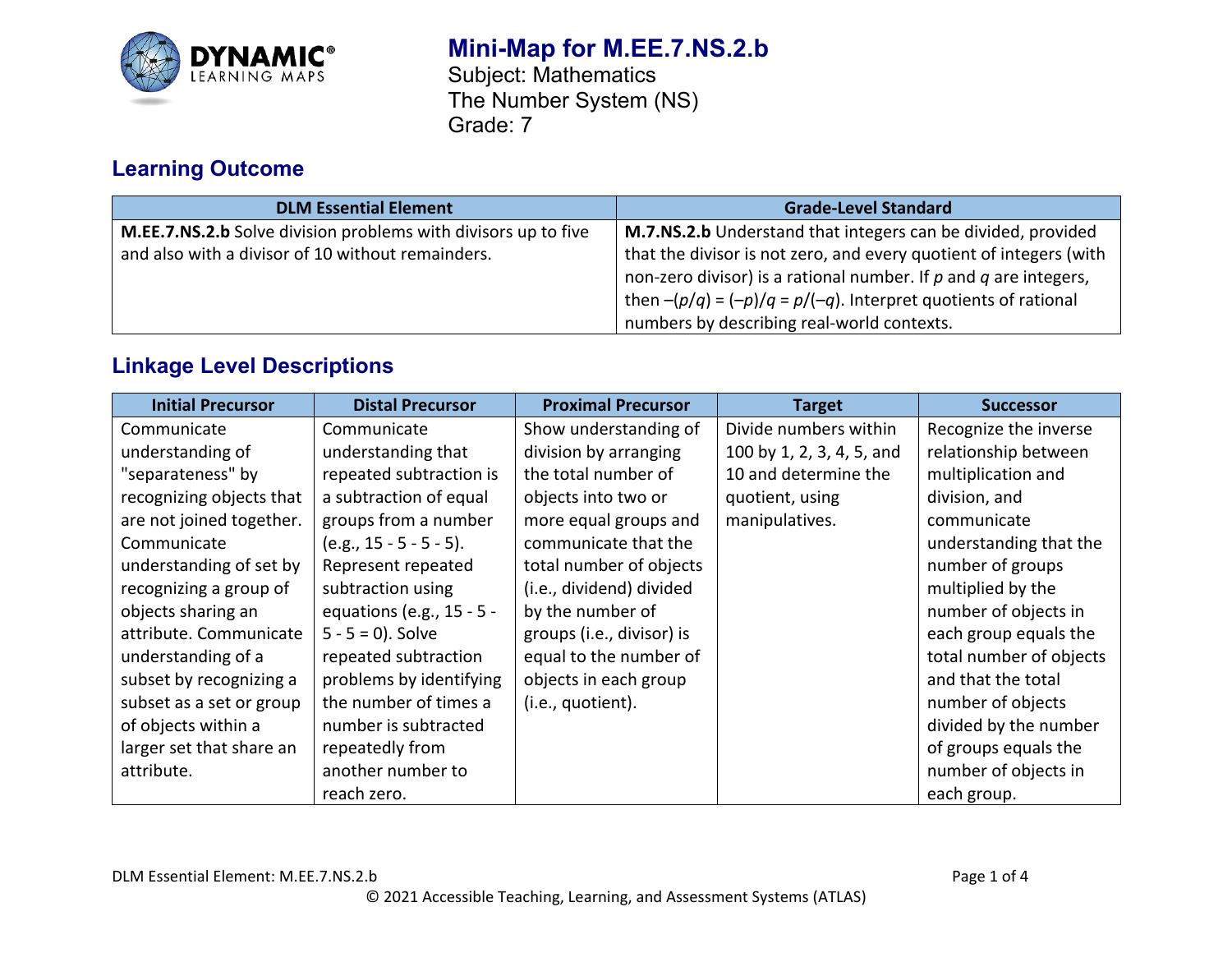#### **Initial Precursor and Distal Precursor Linkage Level Relationships to the Target**

*How is the Initial Precursor related to the Target? How is the Distal Precursor related to the Target?* In order to understand division, students must learn to organize items into groups/sets based on a common characteristic such as size, color, shape, or texture. Students learn how to sort items by separating a group of items into two groups (e.g., music I like/music I don't like; red fidgets/black fidgets). As students gain comfort sorting items into sets, they are encouraged to use their language to convey their thought process by identifying and naming the characteristic that determines the set (e.g., color, length). Activities that require students to engage actively with the items will foster understanding of set, subsets, and separateness.



As students' understanding of labeling and counting sets develops, they will begin working on adding and taking away items from a set. Educators provide opportunities for students to work on developing an understanding of equal shares by actively participating in one-to-one distribution of objects to person, objects to objects, and objects to available space (e.g., giving each person in the group two pencils; given four counters they would line up, then four more counters in front of or on top of the first set; given three chairs at a table, the student would place a cup on the table for each available chair) and taking equal shares away (subtracting) from each person, object, or space. Educators will provide opportunities for students to connect their understanding of subtraction (starting with the whole and taking away a part) to repeated subtraction. For example, if the educator has 12 balls, and each team gets 4 balls, how many teams will there be? By subtracting 4 from the whole, we made 3 equal sets so there are 3 teams.



 $12 - 4 = 8$  $8 - 4 = 4$  $4 - 4 = 0$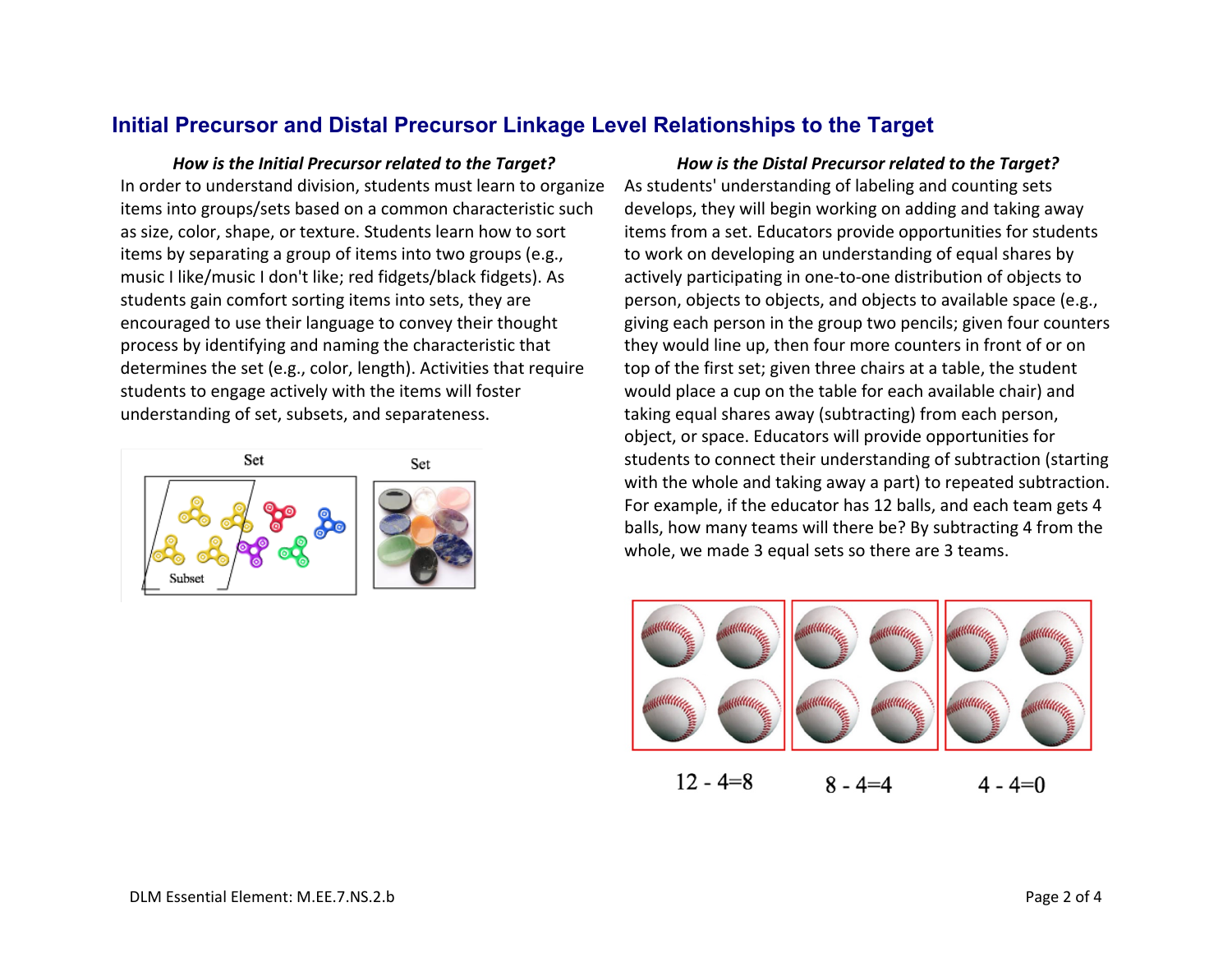#### **Instructional Resources**

**Released Testlets**

See the [Guide to Practice Activities and Released Testlets.](https://dynamiclearningmaps.org/sites/default/files/documents/Manuals_Blueprints/Guide_to_Practice_Activities_and_Released_Testlets.pdf)

**Using Untested (UN) Nodes**

See the document [Using Mini-Maps to Plan Instruction.](https://dynamiclearningmaps.org/sites/default/files/documents/Using_Mini_Maps_to_Plan_Instruction.pdf)